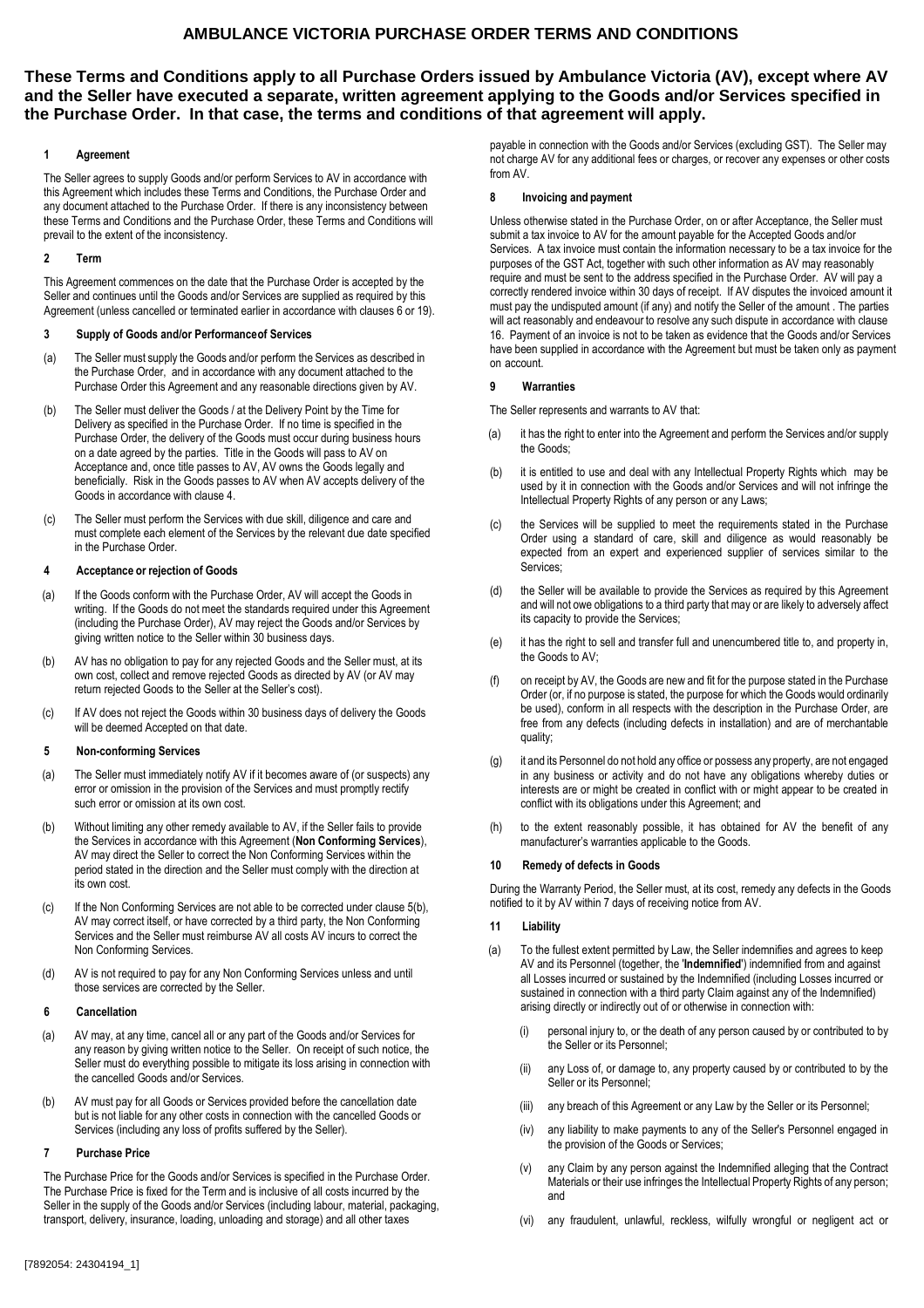#### omission of the Seller or any of its Personnel,

except to the extent that the Loss was directly caused by any negligent act or omission or wilful misconduct of AV.

(b) Each indemnity in this Agreement is a continuing obligation separate and independent from the other obligations of the Seller and does not limit any other right of AV or require AV to incur a cost or expense or make any payment before enforcing the right of indemnity.

### **12 Delays**

Time is of the essence in relation to the supply of the Goods and/or Services. If there is an actual or anticipated delay in supplying the Goods and/or Services, the Seller must immediately notify AV of the delay and may request an extension of time for delivery. If AV agrees to an extension of time it will give written notice to the Seller.

### **13 Intellectual Property Rights**

- (a) AV owns all Contract Materials with effect from the date of their creation and the Seller irrevocably and unconditionally assigns to AV, including by way of an assignment of future Intellectual Property Rights, all of its Intellectual Property Rights in the Contract Materials on creation.
- (b) Subject to clause 15, AV grants the Seller a non-exclusive, royalty-free, nontransferable licence to use the Contract Materials solely for the purpose of providing the Goods and Services to AV. This licence automatically expires on expiry, cancellation or termination of this Agreement.
- (c) On request or on expiry, cancellation or termination of this Agreement, the Seller must promptly provide AV with a complete copy of all Contract Material.
- (d) The Seller grants AV a non-exclusive, perpetual, irrevocable, world-wide, royalty-free licence (including the right to sub-license) to use, reproduce, publish, modify, adapt and communicate any Background IP in the Goods and Services to the extent necessary to allow AV the full use and enjoyment of the Goods and **Services**
- (e) The Seller warrants and represents to AV that:
	- (i) it has the right to assign the Contract Materials and licence the Background IP to AV in accordance with this clause ; and
	- (ii) it is entitled to use any Intellectual Property Rights used by it in connection with providing the Goods and Services.
- (f) The Seller warrants that it has or will procure from all Personnel who have Intellectual Property Rights in the Contract Materials and the Background IP a written assignment of all of those Intellectual Property Rights as necessary to give effect to this clause 13 and an irrevocable written consent to AV doing, or omitting to do, any act or omission in relation to any copyright works in the Contract Materials and the Background IP (including any act or omission which might have otherwise affected the 'Moral Rights' of the authors of the 'Works' as those terms are defined in the *Copyright Act 1968* (Cth)).

### **14 Insurance**

The Seller must obtain and maintain, at all relevant times, insurance and, if requested by AV, for a period of up to 7 years after the supply of Goods and/or performance of Services, with a reputable insurance company sufficient to cover any loss or costs that may be incurred and for which the Seller is liable in connection with the supply of the Goods and/or Services. This includes product liability insurance to the value of the Purchase Order and, if applicable, public liability insurance and/or professional indemnity insurance. Product liability insurance must match any warranty period or 3 years after acceptance of the Goods, whichever is the greater. On request, the Seller must provide AV with evidence of the currency of any insurance it is required to obtain under this Agreement within 2 weeks. Where the required insurance is due to expire, on request by AV, the Seller must provide evidence of the replacement insurance prior to the expiry of the initial insurance.

### **15 Confidentiality and privacy**

- (a) The Seller and its Personnel must keep confidential and secure any Confidential Information and must not disclose or otherwise make available any Confidential Information to any other person except for disclosures permitted under this clause 15.
- (b) The Seller hereby consents to AV publishing, disclosing or otherwise making available information in relation to the Seller (and the supply of the Goods) as may be required to comply with:
	- (i) the Contract Publishing System;
	- (ii) to its legal advisors, auditors or other advisors who require the Confidential Information to provide advice to AV in relation to this Agreement;
- to its Personnel on a 'need to know' basis provided that, before disclosure, those persons are directed to retain the confidentiality of the Confidential Information;
- (iv) to other Victorian public entities or Ministers of the State in connection with the use of the Services;
- (v) to any public sector agency (of the State, any other state or territory or the Commonwealth) for the purposes of benchmarking, provided it will not identify the Seller; and
- (vi) to the office of the Auditor-General, the ombudsman, the IBAC, or to comply with the FOI Act and any other statutory reporting obligations.
- (c) The Seller agrees to be bound by the IPPs, the HPPs, the Protective Data Security Standards and any applicable Code of Practice (together, **Privacy Obligations**) with respect to any act done or practice engaged in by or on behalf of the Seller in connection with this Agreement in the same way and to the same extent that AV would have been bound by the Privacy Obligations in respect of the act or practice had it been done or engaged in by AV.
- (d) If the Seller becomes aware of a suspected or actual breach of this clause 15 by the Seller or its Personnel, the Seller must immediately notify AV in writing and take all reasonable steps required to prevent or stop the actual or suspected breach.

### **16 Access**

When on the premises of AV, the Seller must and must ensure that its Personnel use reasonable endeavours to protect people and property, prevent nuisance and act in a safe and lawful manner and comply with the safety standards and policies of AV (including the occupational health and safety Laws) and all directions of AV.

#### **17 Sub-contracting**

The Seller must not sub-contract to any third person any of its obligations in relation to the supply of the Goods and/or performance of the Services without the prior written consent of AV. The Seller will not, as a result of any sub-contracting arrangement, be relieved from the performance of any obligation under the Agreement and is liable to AV for all acts, omissions, defaults and negligence of any sub-contractor as though they were the actions of the Seller itself.

### **18 Dispute Resolution**

- (a) A party claiming that a Dispute has arisen must promptly give the other party a Dispute Notice.
- (b) Subject to clause 18(e), the parties must attempt to resolve all Disputes under this clause before starting any court proceedings, other than court proceedings for interlocutory relief.
- (c) The parties must attempt to resolve all Disputes within one month of the Dispute Notice date by negotiation between the parties' senior managers and, if required, the parties' Chief Executive Officers.
- (d) If a Dispute cannot be resolved under clause 18(c), AV may elect within 1 month of the Dispute Notice date, to refer the Dispute for attempted resolution by mediation administered by the Australian Disputes Centre (ADC) according to its mediation guidelines. Each party will pay its own costs of the mediation and the cost of ADC and the appointed mediator will be shared equally between the parties.
- (e) If a Dispute remains unresolved 3 months after the Dispute Notice date, either party may commence court proceedings in relation to the Dispute.

### **19 Termination**

- (a) AV may terminate this Agreement immediately by notice in writing to the Seller if:
	- any insolvency event occurs in relation to the Seller, if the Seller is wound up, dissolved, becomes insolvent or has a liquidator, provisional liquidator, administrator, receiver, manager or receiver and manager appointed;
	- (ii) the Seller breaches any term of this Agreement and fails to remedy that breach (if the breach is capable of remedy) within 14 days of receiving written notice from AV; or
	- (iii) AV considers (in its absolute discretion) that the Seller or any of its Personnel have engaged in conduct which is dishonest, fraudulent, deceitful or abusive.
- (b) If this Agreement is terminated under clause 19(a) AV must pay for all Goods provided before the effective termination date but is not liable for any other costs in connection with termination of this Agreement (including any Loss or consequential, indirect or special losses or damages of any kind including loss of profits incurred or suffered by the Seller).
- (c) If this Agreement is terminated under this clause 19, the Seller must do everything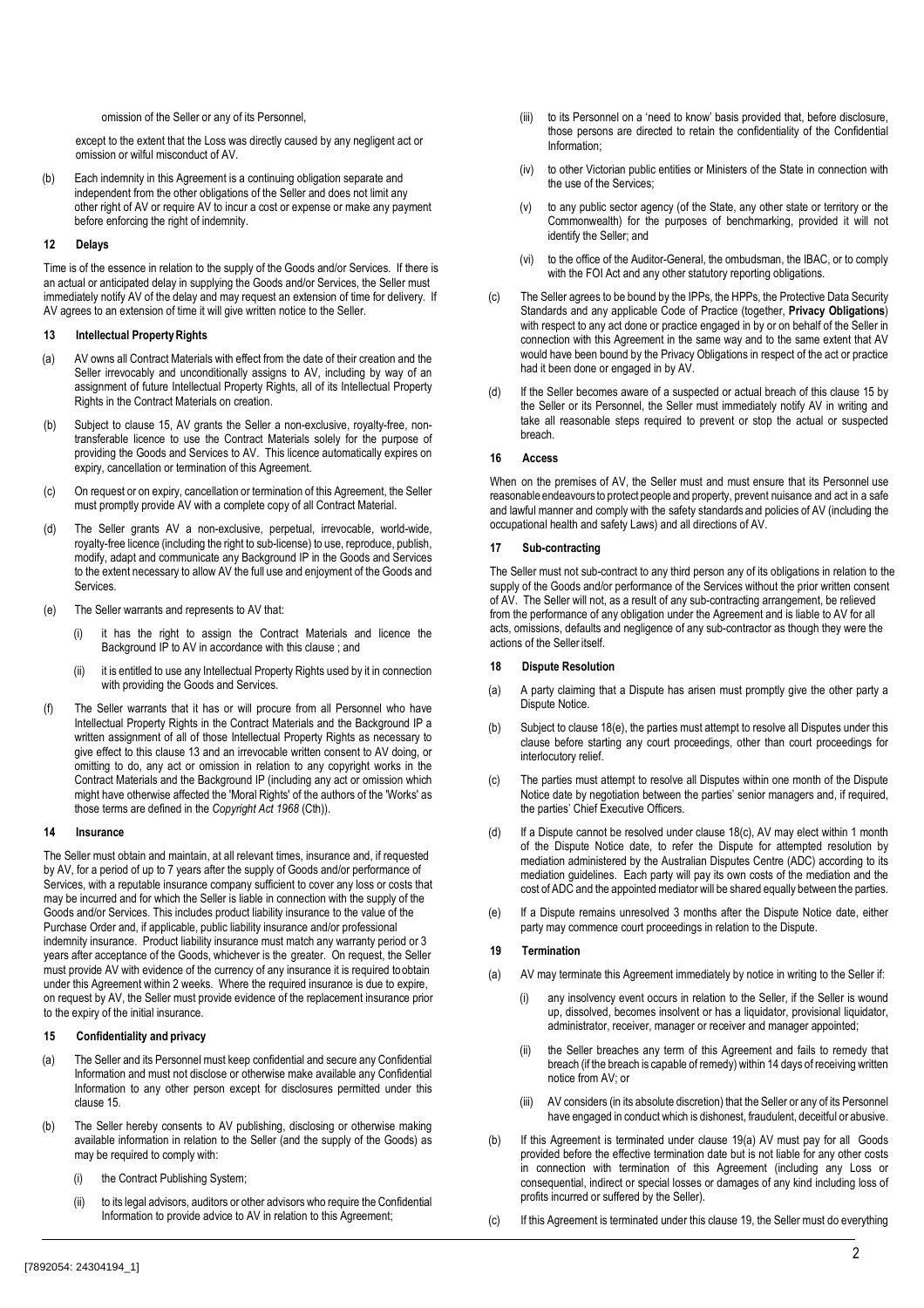possible to mitigate its Losses arising in connection with termination of this Agreement.

### **20 Compliance with Laws**

- (a) The Seller must, in the supply of the Goods and/or performance of the Services, comply with all Laws and with the lawful requirements or policy of any governmental agency applicable to the provision of the Goods and/or Services by the Seller including the Victorian Government Supplier Code of Conduct.
- (b) When providing the Goods and/or Services, the Seller must not act in a way that is incompatible with a human right protected by the Charter, or, when making a decision in relation to the provision of the Goods and/or Services, fail to give proper consideration to such a human right.
- (c) The Seller, its Personnel and any person engaged in the supply of Goods and/or performance of the Services must not engage in unethical work practices or engage employees or sub-contracted workers upon terms and conditions which do not meet industry standards generally applicable in Victoria.
- (d) Where a federal industrial award may apply to the capacity in which an employee is engaged by the Seller or a sub-contractor in the provision of the Goods and/or Services, the conditions on which that employee is engaged must be no less beneficial to the employee than the rates and conditions under that award.
- (e) The Seller must promptly notify AV in writing, if at any time, it or one of its subcontractors fails to comply with this clause 20.

#### **21 GST**

- (a) Terms used in this clause have the same meanings given to them in the GST Act.
- (b) Unless otherwise expressly stated, all prices or other sums payable or consideration to be provided under or in accordance with the Agreement are exclusive of GST.
- (c) If GST is imposed on any supply made under or in accordance with these Conditions, the recipient of the taxable supply must pay to the Seller an additional amount equal to the GST payable on or for the taxable supply subject to the recipient receiving a valid tax invoice in respect of the supply at or before the time of payment. Payment of the additional amount will be made at the same time as payment for the taxable supply is required to be made.

#### **22 General**

- (a) The following clauses survive cancellation or expiry of this Agreement: 8, 9, 11, 12, 13, 19, and 20.
- (b) This Agreement contains the entire understanding between the parties in connection with its subject matter, is governed by and is to be construed in accordance with the laws in force in the State of Victoria, may be executed in counterparts each of which taken together will constitute one document and may only be varied with the written consent of each party.
- (c) AV may give or withhold any consent or approval, or exercise any discretion, under this Agreement in its absolute discretion unless express provision to the contrary is made.
- (d) Any provision of this Agreement which is invalid or unenforceable is to be read down, if possible, so as to be valid and enforceable, if that is not possible, the provision will, to the extent that it is capable, be severed to the extent of the invalidity or unenforceability, without affecting the remaining provisions.
- (e) The Seller must not assign, novate or otherwise transfer or encumber any of its rights or obligations under this Agreement without the consent of AV.
- (f) No party to this Agreement has the power to obligate or bind any other party. Nothing in this Agreement is to be construed or deemed to constitute a partnership, joint venture or employee, employer or representative relationship between AV and the Seller. Nothing in this Agreement is to be deemed to authorise or empower the Seller to act as an agent of AV.

#### **23 Interpretation**

In this Agreement, unless the context otherwise requires:

**Acceptance** means acceptance of the Goods by AV in accordance with clause 4.

**Agreement** means the agreement between AV and the Seller for the supply of the Goods and/or Services, comprising these Terms and Conditions and the attached Purchase Order.

**AV** means Ambulance Victoria as specified in the Purchase Order.

**Backyard IP** means all Materials or Intellectual Property Rights used by the Seller (whether or not owned by the Seller) to perform the Services that existed at the Start Date or arose or arise independently of this Agreement.

**Charter** means the *Charter of Human Rights and Responsibilities Act 2006* (Vic).

**Claim** includes actions, proceedings, suits, causes of action, arbitrations, verdicts and judgments either at law (including negligence) or in equity or arising under a statute, debts, dues, demands, claims of any nature, costs and expenses.

**Code of Practice** means a code of practice as defined in, and approved under, PDP Act.

**Confidential Information** means any confidential information of AV including any information designated by AV as confidential or which the Seller ought reasonably know is confidential, but excludes information which is in or which subsequently enters the public domain other than as a result of a breach of this Agreement.

- (a) which the Seller can demonstrate was in its possession prior to the date of the Agreement;
- (b) which the Seller can demonstrate was independently developed by the Seller; or
- (c) which is lawfully obtained by the Seller from another person entitled to disclose such information.

**Contract Materials** means all Materials and Intellectual Property Rights created by or on behalf of the Seller or any Personnel in connection with this Agreement.

**Contracts Publishing System** means the system of the Victorian Government requiring publication of details of contracts entered into by Victorian Government departments, bodies and agencies, as amended from time to time.

**Delivery Point** means the location or address to which the Goods are to be delivered, as specified in the Purchase Order or as otherwise advised by AV in writing.

**Dispute** means a dispute in relation to this Agreement.

**Dispute Notice** means a written notice setting out details about a Dispute.

**FOI Act** means the *Freedom of Information Act 1982* (Vic).

**Goods** means the goods (or any of them) specified in the Purchase Order.

**GST Act** means the *A New Tax System (Goods and Services Tax) Act* 1999 (Cth).

**HPPs** means the Health Privacy Principles set out in the *Health Records Act 2001* (Vic).

**IBAC** means the commission established under the *Independent Broad-based Anticorruption Commission Act 2011* (Vic) and includes any other organisation that may, from time to time, perform the functions of the commission.

**Intellectual Property Rights** means all and any patents, patent applications, trade marks, service marks, trade names, domain names, registered designs, unregistered design rights, copyrights, know how, trade secrets and rights in confidential information, URLs and all and any other intellectual property rights, whether registered or unregistered, and including all applications and rights to apply for any of the same.

**IPPs** means the Information Privacy Principles set out in the PDP Act.

**Laws** means any law in force applying to the provision of the Goods, Services or this Agreement, including common law and equity.

**Loss** means loss or damage however caused whether based in tort, contract or otherwise.

**PDP Act** means the *Privacy* and *Data Protection Act 2014* (Vic).

**Personnel** includes all employees, officers, agents, consultants, sub-contractors and other personnel of the Seller.

**Protective Data Security Standards** means any standard issued under Part 4 of the PDP Act and any policies or protocols issued by AV to ensure compliance with those standards.

**Purchase Order** means the purchase order to which these terms and conditions attach and includes attachments to the Purchase Order.

**Purchase Price** means the sum payable for the applicable Goods or Services as specified in the Purchase Order.

**Seller** means the party to whom the Purchase Order is issued by AV.

**Services** means the services described in the Purchase Order that the Seller is to perform.

**State** means the Crown in the right of the State of Victoria.

**Terms and Conditions** means these terms and conditions for the provision of Goods and/or Services.

**Time for Delivery** means the date and, where relevant, the time specified in the Purchase Order (or such other date or time as may be agreed in writing) by or on